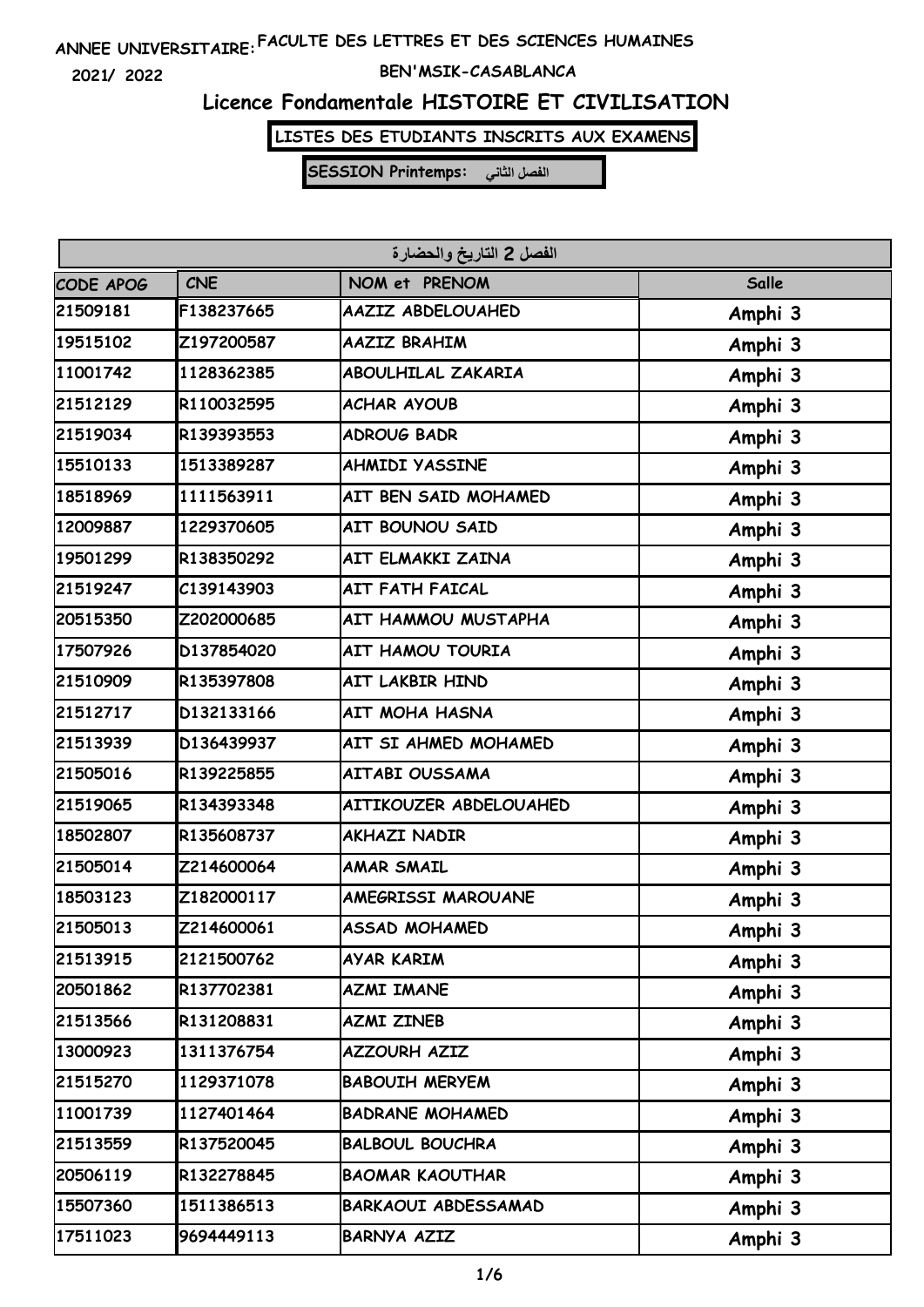**2021/ 2022**

#### **BEN'MSIK-CASABLANCA**

### **Licence Fondamentale HISTOIRE ET CIVILISATION**

**LISTES DES ETUDIANTS INSCRITS AUX EXAMENS**

| الفصل 2 التاريخ والحضارة |            |                         |         |  |
|--------------------------|------------|-------------------------|---------|--|
| CODE APOG                | <b>CNE</b> | NOM et PRENOM           | Salle   |  |
| 13011234                 | 2822126998 | <b>BAYDOUNE HASSAN</b>  | Amphi 3 |  |
| 12003062                 | 1212430597 | BENBERRAJ ALI           | Amphi 3 |  |
| 19512023                 | 1129373526 | <b>BENELOUAAR SAID</b>  | Amphi 3 |  |
| 21514226                 | 9694450926 | <b>BENNANI ILHAM</b>    | Amphi 3 |  |
| 21513803                 | R130676920 | <b>BENNAR AHMED</b>     | Amphi 3 |  |
| 21513908                 | 9694027198 | <b>BENYAHYA MOHAMED</b> | Amphi 3 |  |
| 18510523                 | R130696276 | <b>BOUCHAIB IMANE</b>   | Amphi 3 |  |
| 21513160                 | 9795001110 | <b>BOUDOUNIT M'BARK</b> | Amphi 3 |  |
| 16507447                 | F145014631 | BOUFADEL FATIMA EZZAHRA | Amphi 3 |  |
| 21504729                 | R137224343 | <b>BOUHI AYMAN</b>      | Amphi 3 |  |
| 21513543                 | 2422469756 | <b>BOUJJA ZINEB</b>     | Amphi 3 |  |
| 15505696                 | 1511377492 | <b>BOUMHAOUD HAJIBA</b> | Amphi 3 |  |
| 6038906                  | 2624451128 | <b>BOUMIEZ MOHAMED</b>  | Amphi 3 |  |
| 21513804                 | 1210041319 | <b>BOUSSETA OMAR</b>    | Amphi 3 |  |
| 21500647                 | R133673440 | <b>CHAABI HASNAE</b>    | Amphi 3 |  |
| 21504702                 | R130066677 | CHAFIANE AYMAN          | Amphi 3 |  |
| 11002856                 | 1128294001 | CHAJID ILYAS ABDELLAH   | Amphi 3 |  |
| 21514057                 | 1311377309 | CHARAFEDDINE NAFIL      | Amphi 3 |  |
| 21513855                 | 9593030228 | <b>CHAROUTE TAOUFIK</b> | Amphi 3 |  |
| 21513795                 | 1128354790 | CHEMJI HAMZA            | Amphi 3 |  |
| 21512970                 | F131245245 | CHERKAOUI MOSTAPHA      | Amphi 3 |  |
| 21513514                 | 2725376980 | CHIHAB AYOUB            | Amphi 3 |  |
| 21504754                 | R132375271 | <b>CHOKRI REDDOUAN</b>  | Amphi 3 |  |
| 20511577                 | R146062435 | CHOUADLI AKRAM          | Amphi 3 |  |
| 21505017                 | R110002136 | DAHIR ASMAA             | Amphi 3 |  |
| 18512632                 | 1229359035 | DARRIOUCH ABDELALI      | Amphi 3 |  |
| 21504779                 | R130108641 | DEHARRA MERIEM          | Amphi 3 |  |
| 21504545                 | R130038730 | ED-DAOUDI FATIMA        | Amphi 3 |  |
| 19518086                 | 1414739980 | <b>EGMIR SAID</b>       | Amphi 3 |  |
| 20503399                 | Z201500400 | EL MASKINI ABDELHAMID   | Amphi 3 |  |
| 20505198                 | Z202100796 | EL AARJANE MINA         | Amphi 3 |  |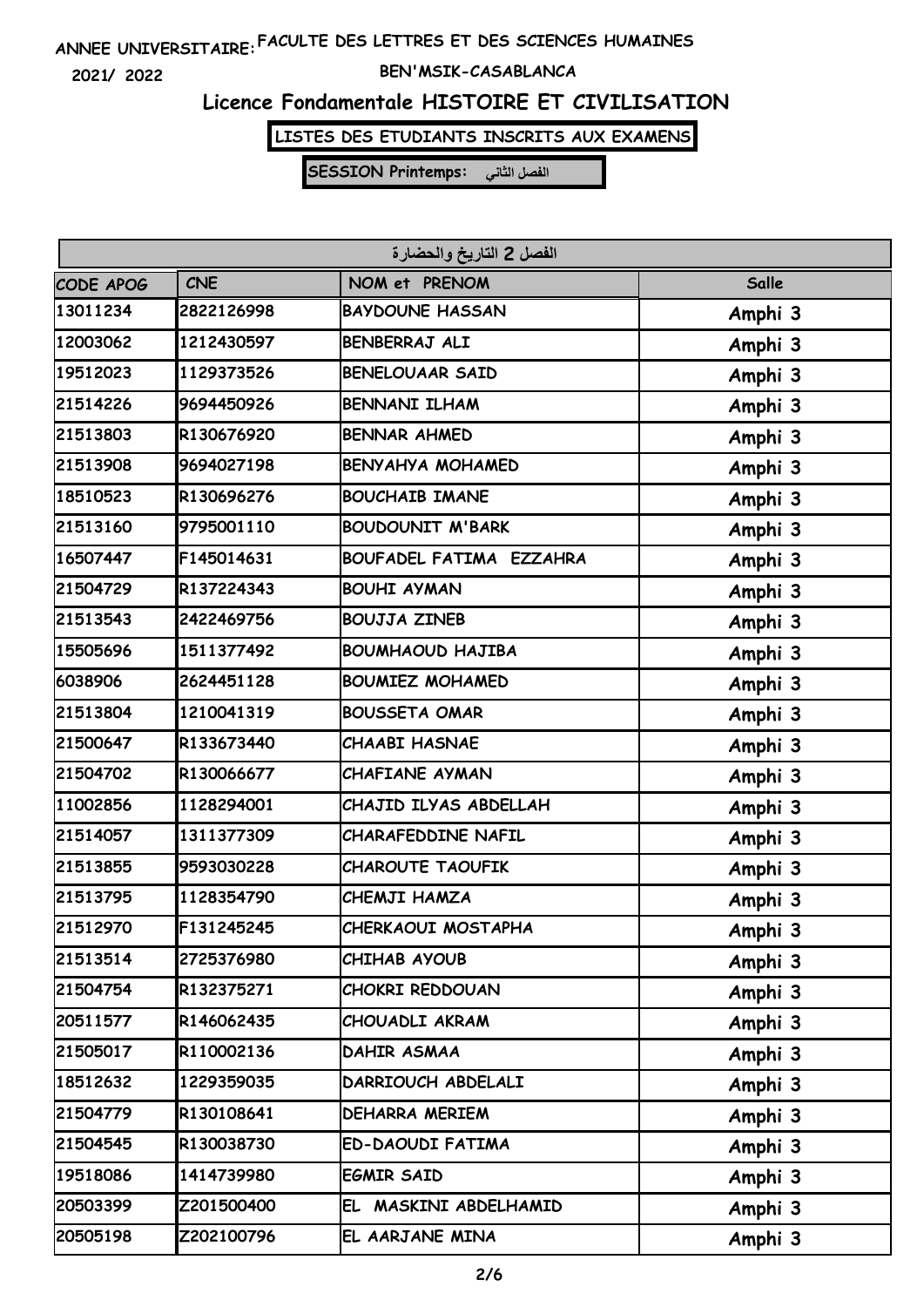**2021/ 2022**

#### **BEN'MSIK-CASABLANCA**

### **Licence Fondamentale HISTOIRE ET CIVILISATION**

**LISTES DES ETUDIANTS INSCRITS AUX EXAMENS**

| الفصل 2 التاريخ والحضارة |            |                           |         |  |
|--------------------------|------------|---------------------------|---------|--|
| CODE APOG                | <b>CNE</b> | NOM et PRENOM             | Salle   |  |
| 18500148                 | R130144676 | EL ALAMI MAJDA            | Amphi 3 |  |
| 21515271                 | 1414401870 | EL BAZIOUI ASSIA          | Amphi 3 |  |
| 21513168                 | R130120912 | EL BOURDOUNI HOUSSAM      | Amphi 3 |  |
| 16504056                 | R136684015 | EL FALAHI MOHAMED         | Amphi 3 |  |
| 21504412                 | Z211500102 | EL FASSI HASSAN           | Amphi 3 |  |
| 19507570                 | R131635550 | EL HAMRAOUI GHITA         | Amphi 3 |  |
| 21505649                 | Z212000472 | EL HOUSANI RKIA           | Amphi 3 |  |
| 21505011                 | Z212000579 | EL HSAYN SANAA            | Amphi 3 |  |
| 20504458                 | R146100492 | EL KHADER FATIMA          | Amphi 3 |  |
| 19504724                 | F132380349 | EL KHADIR ABDELMOURITE    | Amphi 3 |  |
| 13004672                 | 1311385288 | EL KHATTABY OTHMANE       | Amphi 3 |  |
| 21513840                 | R134937028 | EL KIHAL HAJAR            | Amphi 3 |  |
| 21514591                 | 2927295144 | EL MOULUOI MOHAMED        | Amphi 3 |  |
| 18500595                 | K132216562 | <b>ELAMRI NORA</b>        | Amphi 3 |  |
| 15513518                 | 9191556771 | <b>ELBACHIRI HADDA</b>    | Amphi 3 |  |
| 19500397                 | K138512986 | ELFAQYH YASSIR            | Amphi 3 |  |
| 16509352                 | 1310338874 | <b>ELFARISSI YOUSSEF</b>  | Amphi 3 |  |
| 21504612                 | R130275073 | EL-GHALMI HIBA            | Amphi 3 |  |
| 12006013                 | 1229383395 | ELHAOURI AHMED            | Amphi 3 |  |
| 16500627                 | R143103049 | ELMAADANI NAJOUA          | Amphi 3 |  |
| 15500204                 | 1513383804 | ELOUADINI AICHA           | Amphi 3 |  |
| 18503124                 | Z182000118 | ELOUADOUDI NADIR          | Amphi 3 |  |
| 20503464                 | Z204600207 | <b>ERRAGRAGUI MOHAMED</b> | Amphi 3 |  |
| 21505018                 | R130082037 | ESSABBANE IMAD            | Amphi 3 |  |
| 21519696                 | 1310378326 | ETTAQI LATIFA             | Amphi 3 |  |
| 16503773                 | R137695174 | FELLAH ISSAM              | Amphi 3 |  |
| 21513529                 | 8787548009 | <b>GHAFIR HASSAN</b>      | Amphi 3 |  |
| 21504568                 | R130515877 | <b>GHAYAT FOUAD</b>       | Amphi 3 |  |
| 16504709                 | R131230469 | <b>HACHKIR SARA</b>       | Amphi 3 |  |
| 19505638                 | F130305270 | HAJLI IBTISSAM            | Amphi 3 |  |
| 21513512                 | R130036093 | HAJOUNI NAJAT             | Amphi 3 |  |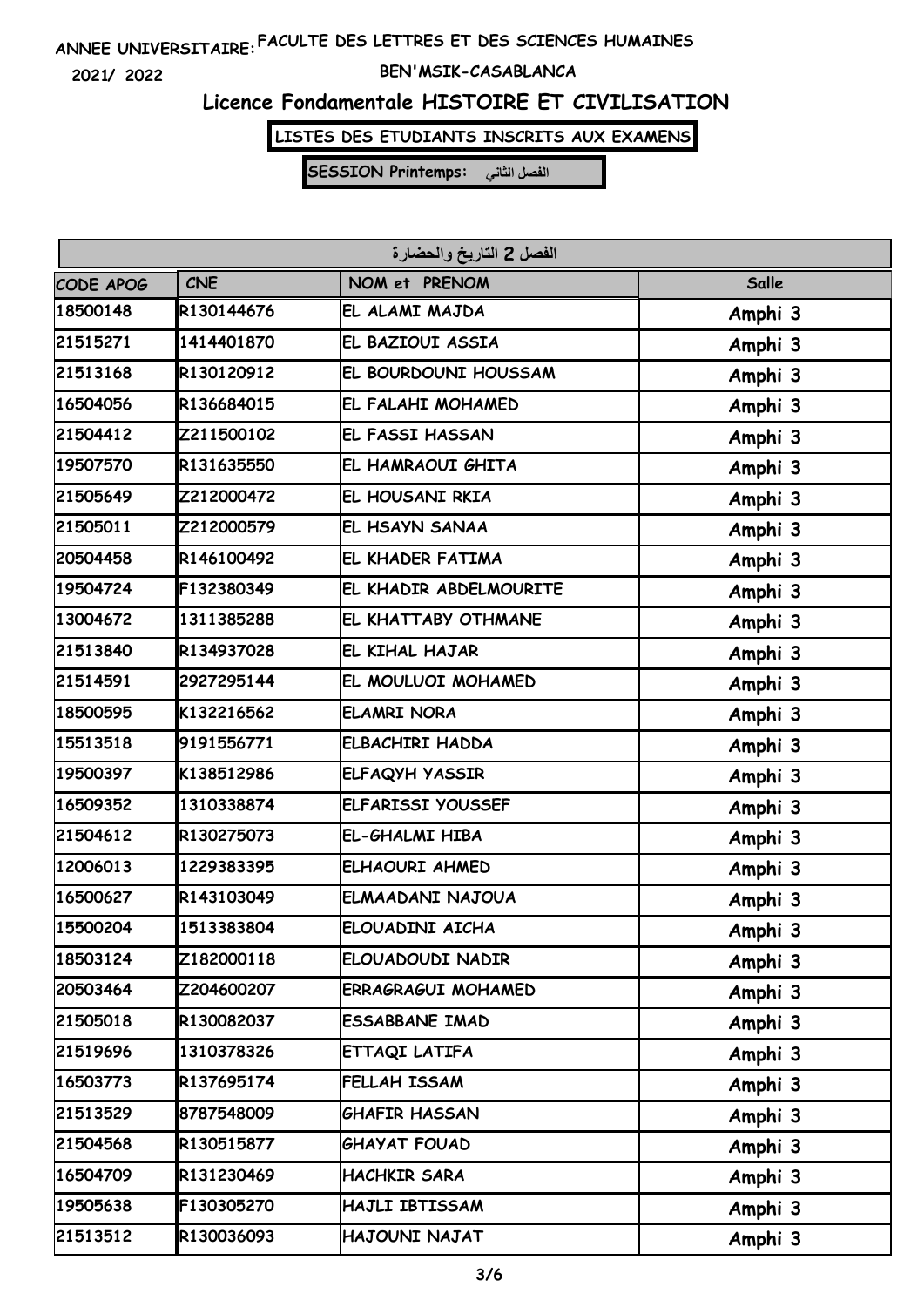**2021/ 2022**

#### **BEN'MSIK-CASABLANCA**

# **Licence Fondamentale HISTOIRE ET CIVILISATION**

**LISTES DES ETUDIANTS INSCRITS AUX EXAMENS**

| الفصل 2 التاريخ والحضارة |            |                             |         |  |
|--------------------------|------------|-----------------------------|---------|--|
| CODE APOG                | <b>CNE</b> | NOM et PRENOM               | Salle   |  |
| 21513522                 | Z191900079 | HAMMOUD ADIL                | Amphi 3 |  |
| 20512854                 | F148005138 | HAMZA ZAKARIA               | Amphi 3 |  |
| 21513571                 | 2723461313 | HASSANI ABDELILAH           | Amphi 3 |  |
| 21513154                 | 2193301824 | <b>HASSOUNE ANOUAR</b>      | Amphi 3 |  |
| 19515758                 | 1128351053 | HAYAOUI ABDELHAKIM          | Amphi 3 |  |
| 19501239                 | R130068631 | <b>HEMMANE ABDERRAHMANE</b> | Amphi 3 |  |
| 18502338                 | R132677171 | <b>HICHAM ASMAA</b>         | Amphi 3 |  |
| 3025659                  | 2222505705 | HILMI HICHAM                | Amphi 3 |  |
| 12005793                 | 1229370578 | HOSSAIBI MOHAMED            | Amphi 3 |  |
| 19504353                 | Z191900090 | <b>INANE AZIZ</b>           | Amphi 3 |  |
| 21518613                 | R130070360 | <b>IZEM YOUSSEF</b>         | Amphi 3 |  |
| 21508282                 | R110121422 | <b>JAOUAD HICHAM</b>        | Amphi 3 |  |
| 21504385                 | R139657414 | <b>JAWHAR NOUHAILA</b>      | Amphi 3 |  |
| 21516158                 | Z214600176 | JOUDRI KARIMA               | Amphi 3 |  |
| 21512124                 | G135020936 | <b>KACIMI IMANE</b>         | Amphi 3 |  |
| 21504365                 | R144089362 | KADIMA HAFSSA               | Amphi 3 |  |
| 21513949                 | 2299253692 | <b>KAIDI YOUNESS</b>        | Amphi 3 |  |
| 21502247                 | Z212100499 | <b>KASKASSE SOUFIANE</b>    | Amphi 3 |  |
| 21513164                 | 1129237929 | KATATA EL MEHDI             | Amphi 3 |  |
| 21513527                 | 1210810783 | <b>KCHICHIBA MANAR</b>      | Amphi 3 |  |
| 9004118                  | 2623452852 | <b>KHADROUF REDOUANE</b>    | Amphi 3 |  |
| 19500859                 | R110026086 | KHOUILID FOUZIA             | Amphi 3 |  |
| 21504427                 | R131325417 | <b>KOKAZI OUSSAMA</b>       | Amphi 3 |  |
| 17501338                 | Z172000803 | KOURCHAL AMAL               | Amphi 3 |  |
| 21510904                 | R136847058 | <b>LAABID BADER</b>         | Amphi 3 |  |
| 21514350                 | 1210386769 | LAAOUIBI ABDESSAMAD         | Amphi 3 |  |
| 20513999                 | K136196432 | LAAOUINA IKRAM              | Amphi 3 |  |
| 21519120                 | R130046033 | LACHHAB KHADIJA             | Amphi 3 |  |
| 21515272                 | Z211900577 | LAHBYEB MUSTAPHA            | Amphi 3 |  |
| 14500264                 | 1410379684 | LAHMIDI ABDELKARIM          | Amphi 3 |  |
| 21505644                 | Z214600116 | LAHSARI AYOUB               | Amphi 3 |  |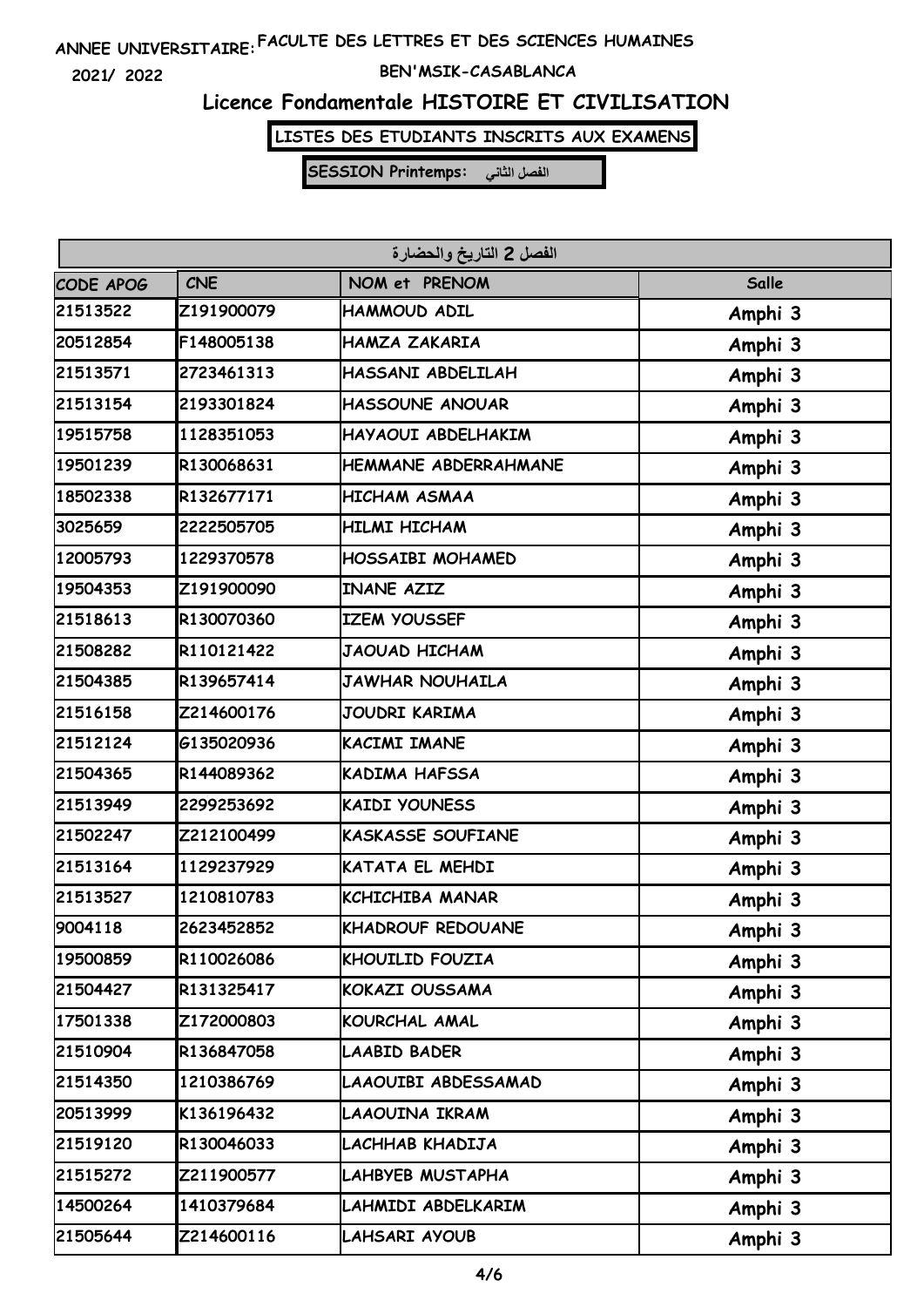**2021/ 2022**

#### **BEN'MSIK-CASABLANCA**

### **Licence Fondamentale HISTOIRE ET CIVILISATION**

**LISTES DES ETUDIANTS INSCRITS AUX EXAMENS**

| الفصل 2 التاريخ والحضارة |            |                         |         |  |
|--------------------------|------------|-------------------------|---------|--|
| CODE APOG                | <b>CNE</b> | NOM et PRENOM           | Salle   |  |
| 21513156                 | 9694457085 | LAMBARKI MALIKA         | Amphi 3 |  |
| 20515025                 | 1128341071 | LAOUKISSI LAILA         | Amphi 3 |  |
| 21513524                 | 2522461173 | LOTFI MOSTAFA           | Amphi 3 |  |
| 20512881                 | Z202000570 | LOUGHRIS REDOUANE       | Amphi 3 |  |
| 21514351                 | R149063927 | MAAROUF ABDELALI        | Amphi 3 |  |
| 19512444                 | R147017131 | <b>MAATOUFI OUSSAMA</b> | Amphi 3 |  |
| 19511707                 | F132292433 | <b>MADKOUR MERIAM</b>   | Amphi 3 |  |
| 21504662                 | Z212000315 | <b>MAHBOUB AYOUB</b>    | Amphi 3 |  |
| 17502863                 | R130131918 | <b>MAHKAK MERIEM</b>    | Amphi 3 |  |
| 21502957                 | Z212101814 | MELJANE KHADIJA         | Amphi 3 |  |
| 16505985                 | R130779932 | MELJANE MOHAMED         | Amphi 3 |  |
| 18511765                 | R137205475 | <b>MHAR CHAIMAA</b>     | Amphi 3 |  |
| 19504861                 | K133287859 | MOKADDEM ABDELILAH      | Amphi 3 |  |
| 10006091                 | 1028365776 | MOUGADA YOUSSEF         | Amphi 3 |  |
| 10001888                 | 1027414045 | MOUHSSINE AYOUB         | Amphi 3 |  |
| 13013300                 | 1310379118 | MOUMTAZ MINA            | Amphi 3 |  |
| 21505144                 | R130104122 | MOUSTAHCINE ROUMAISSAA  | Amphi 3 |  |
| 21506866                 | R133698750 | NAAIA OUSSAMA           | Amphi 3 |  |
| 20501861                 | R133460597 | NAANAA KHADIJA          | Amphi 3 |  |
| 12006469                 | 1228348760 | NABIL FAIZA             | Amphi 3 |  |
| 21513814                 | R137916922 | <b>NABIL HAMZA</b>      | Amphi 3 |  |
| 12000939                 | 1229385318 | NANAI AICHA             | Amphi 3 |  |
| 21516112                 | 9492170022 | NEJDI KAMAL             | Amphi 3 |  |
| 14506750                 | 1410358357 | NHAIEB AYOUB            | Amphi 3 |  |
| 21512120                 | R138274782 | NJIMA FATIMA ZAHRA      | Amphi 3 |  |
| 15513204                 | 8888454368 | NOUHI AMINA             | 43      |  |
| 14501424                 | 1412369175 | OUARATOU ZAKARIA        | 43      |  |
| 21513516                 | R136292476 | OUMMIA ACHRAF           | 43      |  |
| 21514593                 | F169147343 | OUMOULID HASSNAA        | 43      |  |
| 21514352                 | E145029671 | RADI NAJOUA             | 43      |  |
| 14505750                 | 1412328719 | RAFYA FATIMA ZAHRA      | 43      |  |